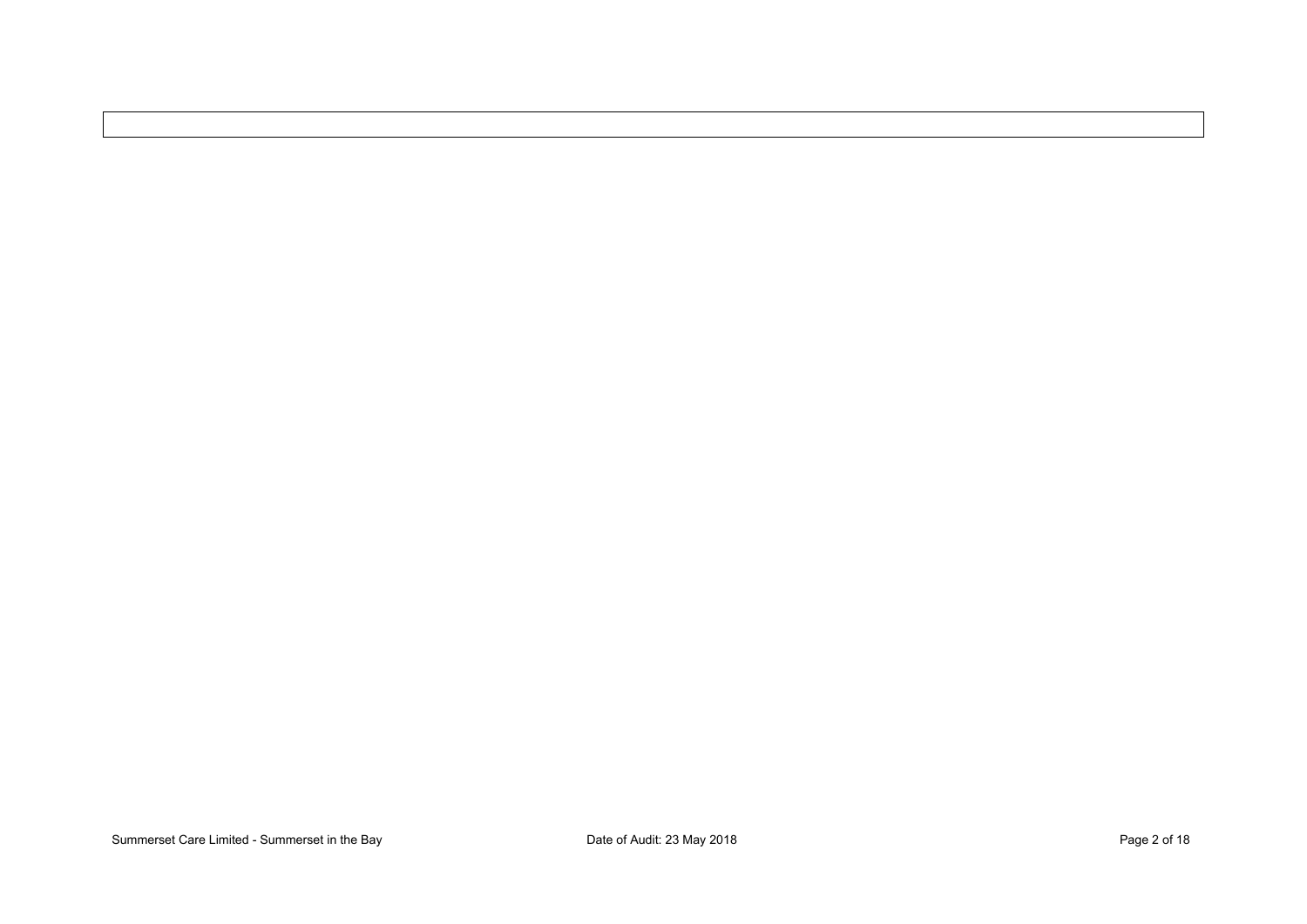## **Executive summary of the audit**

### **Introduction**

This section contains a summary of the auditors' findings for this audit. The information is grouped into the six outcome areas contained within the Health and Disability Services Standards:

- consumer rights
- organisational management
- continuum of service delivery (the provision of services)
- safe and appropriate environment
- restraint minimisation and safe practice
- infection prevention and control.

As well as auditors' written summary, indicators are included that highlight the provider's attainment against the standards in each of the outcome areas. The following table provides a key to how the indicators are arrived at.

#### **Key to the indicators**

| <b>Indicator</b> | <b>Description</b>                                                                                                                        | <b>Definition</b>                                                                       |
|------------------|-------------------------------------------------------------------------------------------------------------------------------------------|-----------------------------------------------------------------------------------------|
|                  | Includes commendable elements above the required<br>levels of performance                                                                 | All standards applicable to this service fully attained with<br>some standards exceeded |
|                  | No short falls                                                                                                                            | Standards applicable to this service fully attained                                     |
|                  | Some minor shortfalls but no major deficiencies and<br>required levels of performance seem achievable without<br>extensive extra activity | Some standards applicable to this service partially<br>attained and of low risk         |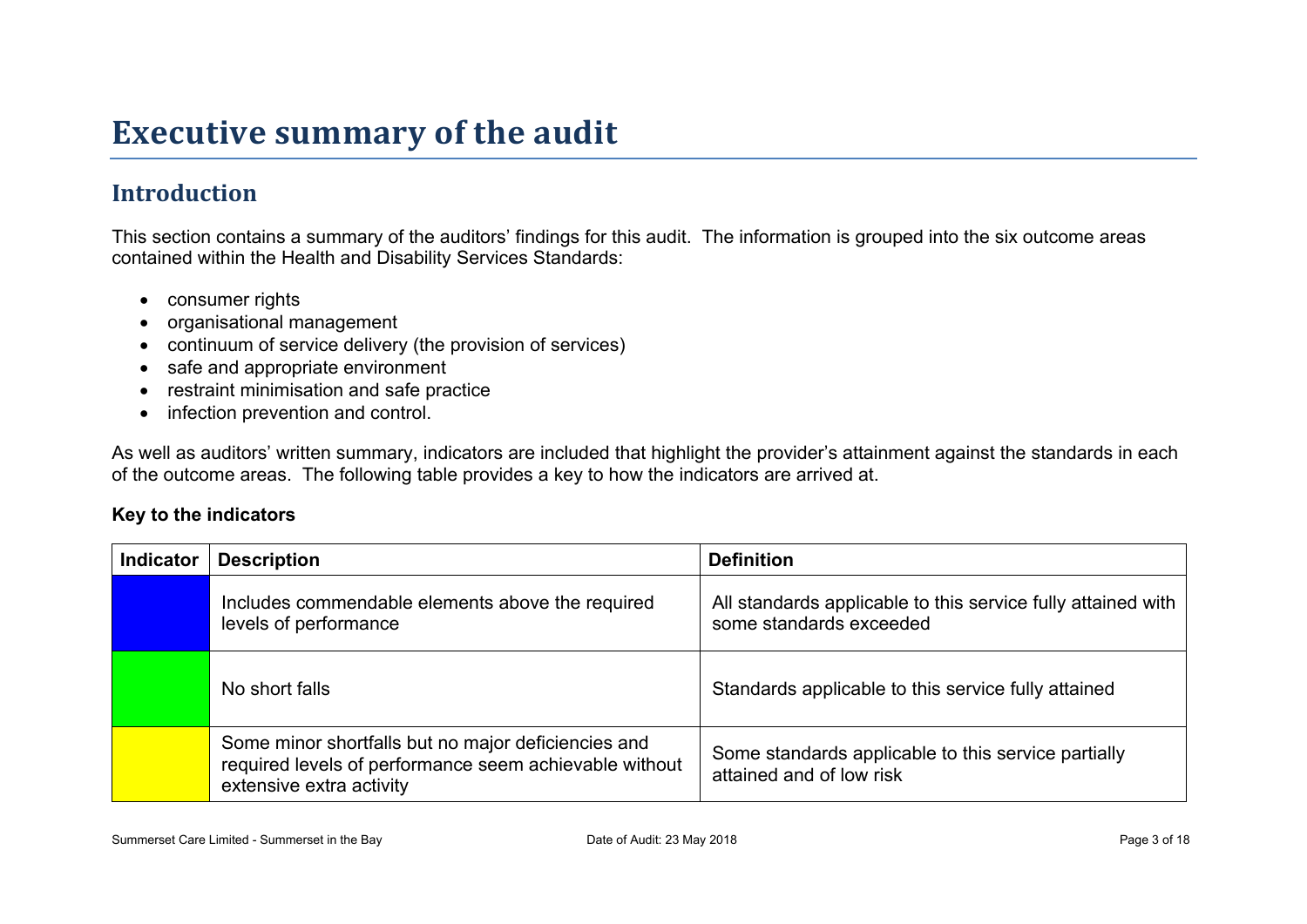| <b>Indicator</b> | <b>Description</b>                                                                              | <b>Definition</b>                                                                                                               |
|------------------|-------------------------------------------------------------------------------------------------|---------------------------------------------------------------------------------------------------------------------------------|
|                  | A number of shortfalls that require specific action to<br>address                               | Some standards applicable to this service partially<br>attained and of medium or high risk and/or unattained<br>and of low risk |
|                  | Major shortfalls, significant action is needed to achieve<br>the required levels of performance | Some standards applicable to this service unattained<br>and of moderate or high risk                                            |

#### **General overview of the audit**

Summerset in the Bay provides rest home and hospital level care for up to 58 residents. On the day of the audit there were 55 residents in total. The village manager is appropriately qualified and experienced and is supported by a care centre manager (registered nurse) who oversees the care centre. The residents and relative interviewed spoke positively about the care and support provided.

This unannounced surveillance audit was conducted against a subset of the Health and Disability standards and the contract with the district health board. The audit process included a review of policies and procedures, the review of resident's and staff files, observations and interviews with residents, family member, staff and management. This audit also included verifying one new resident room as suitable for respite (was previously a salon before renovation) including emergency respite for village residents as required. The service has documented processes around how this will be managed. This will increase overall bed numbers to 59 beds (including 10 certified serviced apartments).

This audit identified two improvements required around annual performance appraisals and medication chart reviews.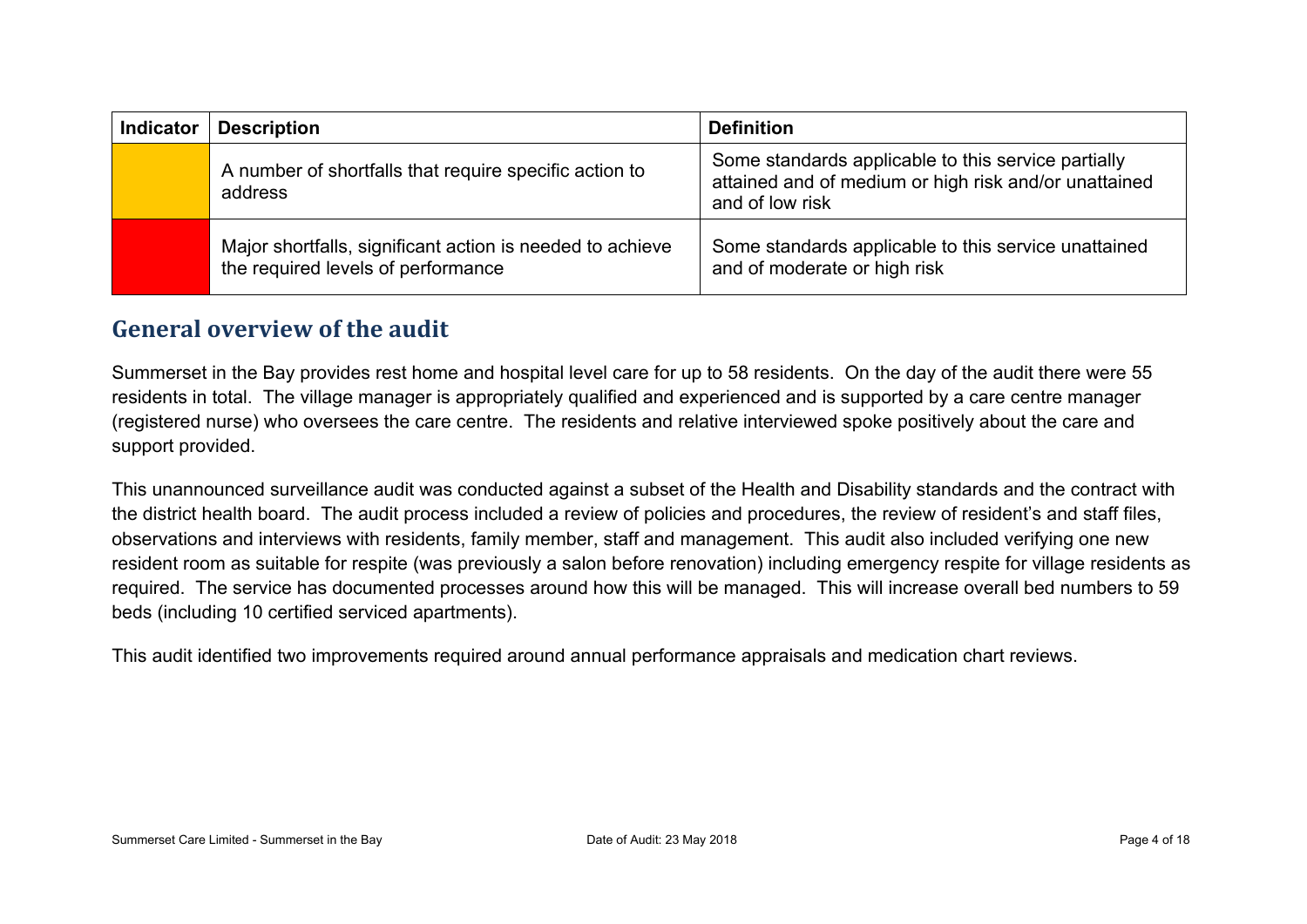#### **Consumer rights**

Residents and family are well informed including of changes in resident's health. Management have an open-door policy. Complaints and concerns have been managed and a complaints register is maintained.

#### **Organisational management**

| Includes 9 standards that support an outcome where consumers receive services that comply<br>with legislation and are managed in a safe, efficient and effective manner. | Some standards<br>applicable to this<br>service partially<br>attained and of low<br>risk. |  |
|--------------------------------------------------------------------------------------------------------------------------------------------------------------------------|-------------------------------------------------------------------------------------------|--|
|--------------------------------------------------------------------------------------------------------------------------------------------------------------------------|-------------------------------------------------------------------------------------------|--|

The quality and risk management programme includes service philosophy, goals and a quality planner. Quality activities are conducted, and this generates improvements in practice and service delivery. Meetings are held to discuss quality and risk management processes. There is a health and safety management programme available to guide staff. Resident/family meetings held monthly. Incidents and accidents are reported. There are human resources policies to support recruitment practices. The service has an orientation programme in place that provides new staff with relevant information for safe work practice. An education and training programme for 2018 is in place. A roster provides sufficient and appropriate coverage for the effective delivery of care and support.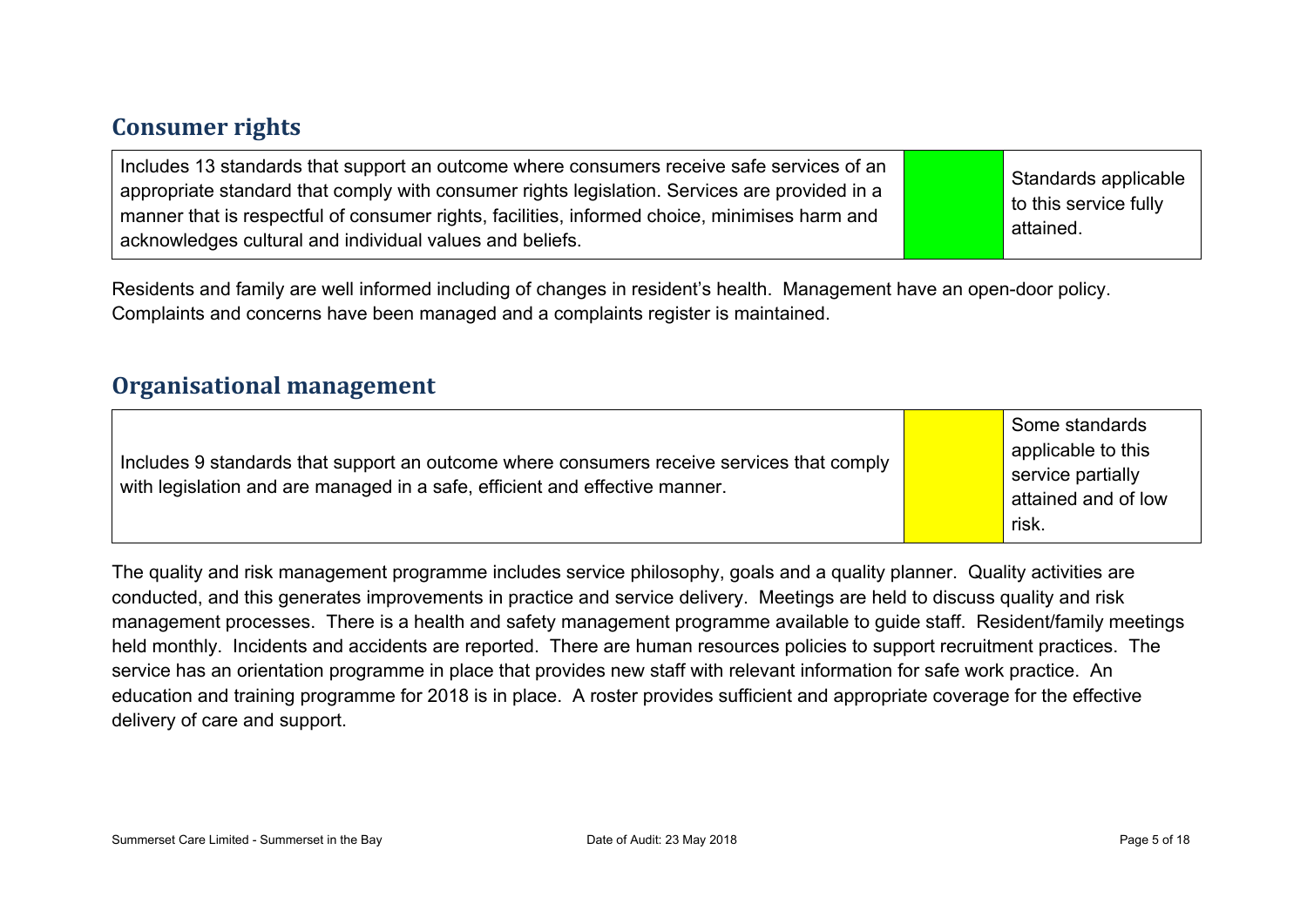#### **Continuum of service delivery**

|                                                                                           | Some standards      |
|-------------------------------------------------------------------------------------------|---------------------|
| Includes 13 standards that support an outcome where consumers participate in and receive  | applicable to this  |
| timely assessment, followed by services that are planned, coordinated, and delivered in a | service partially   |
| timely and appropriate manner, consistent with current legislation.                       | attained and of low |
|                                                                                           | risk.               |

The registered nurses are responsible for each stage of provision of care. Assessments, care plans, and evaluations were completed by the clinical nurse leader and registered nurses within the required timeframes. Risk assessment tools and monitoring forms were available and implemented. Resident care plans were individualised and included allied health professional involvement in resident care. A diversional therapist and activity coordinator implement an integrated activity programme. The activities meet the individual recreational needs and preferences of the resident groups. There are outings into the community and visiting guests/entertainers. There are medicine management policies in place that meets legislative requirements. Staff responsible for the administration of medications complete annual medication competencies and education.

The food service is contracted to an external company. Resident's individual dietary needs were identified and accommodated. Staff have attended food safety and hygiene training.

#### **Safe and appropriate environment**

| Includes 8 standards that support an outcome where services are provided in a clean, safe<br>environment that is appropriate to the age/needs of the consumer, ensure physical privacy is<br>maintained, has adequate space and amenities to facilitate independence, is in a setting<br>appropriate to the consumer group and meets the needs of people with disabilities. |  | Standards applicable<br>to this service fully<br>attained. |
|-----------------------------------------------------------------------------------------------------------------------------------------------------------------------------------------------------------------------------------------------------------------------------------------------------------------------------------------------------------------------------|--|------------------------------------------------------------|
|-----------------------------------------------------------------------------------------------------------------------------------------------------------------------------------------------------------------------------------------------------------------------------------------------------------------------------------------------------------------------------|--|------------------------------------------------------------|

The building has a current warrant of fitness.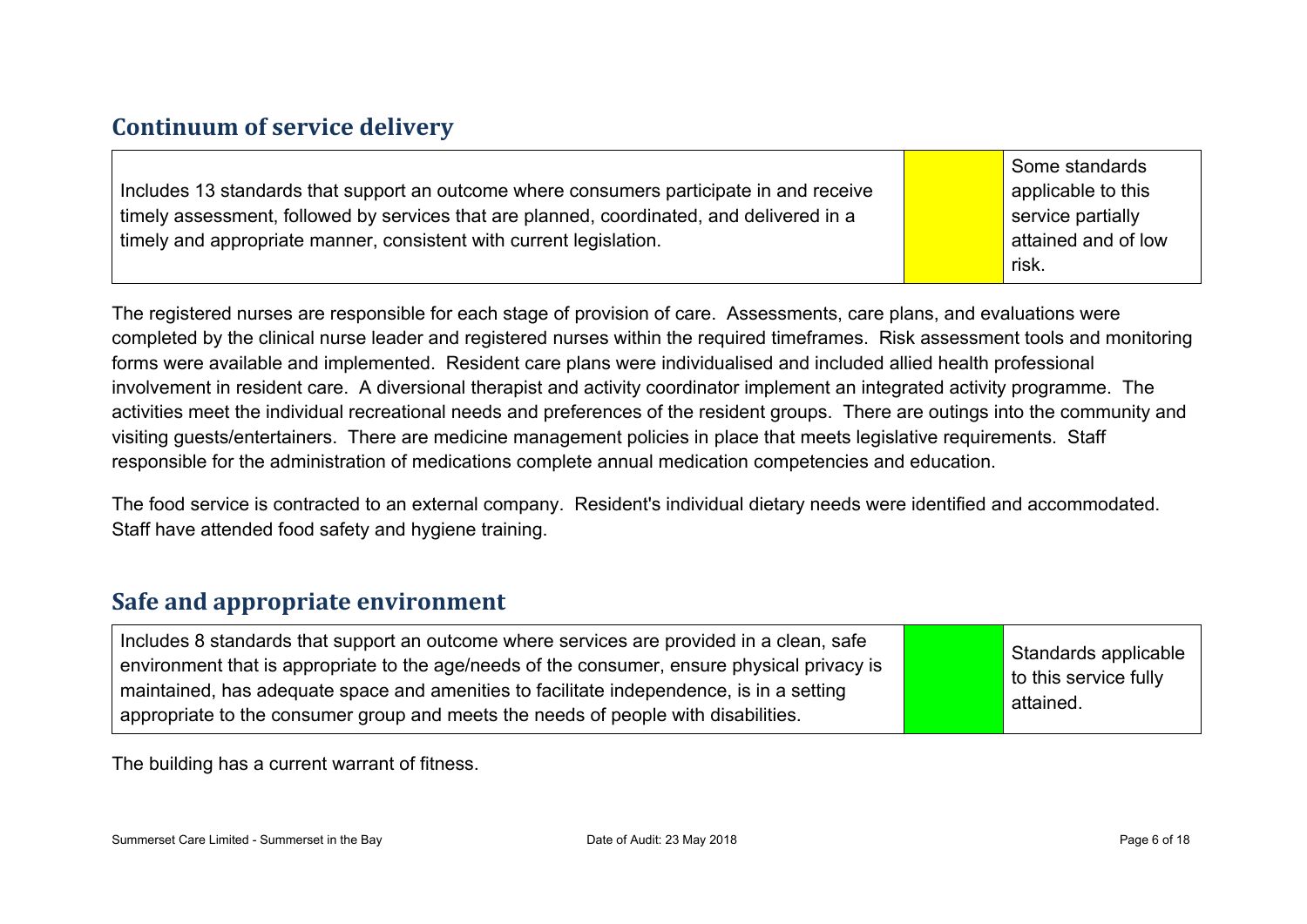#### **Restraint minimisation and safe practice**

| Includes 3 standards that support outcomes where consumers receive and experience<br>services in the least restrictive and safe manner through restraint minimisation. | Standards applicable<br>to this service fully<br>attained. |
|------------------------------------------------------------------------------------------------------------------------------------------------------------------------|------------------------------------------------------------|
|------------------------------------------------------------------------------------------------------------------------------------------------------------------------|------------------------------------------------------------|

Restraint minimisation and safe practice policies are in place to guide staff in the use of an approved enabler and/or restraint. On the day of audit there were five residents with restraints and two residents using an enabler. Staff training has been provided around restraint minimisation and management of challenging behaviours.

#### **Infection prevention and control**

| Includes 6 standards that support an outcome which minimises the risk of infection to<br>consumers, service providers and visitors. Infection control policies and procedures are<br>practical, safe and appropriate for the type of service provided and reflect current accepted<br>good practice and legislative requirements. The organisation provides relevant education on<br>infection control to all service providers and consumers. Surveillance for infection is carried<br>out as specified in the infection control programme. |  | Standards applicable<br>to this service fully<br>attained. |
|----------------------------------------------------------------------------------------------------------------------------------------------------------------------------------------------------------------------------------------------------------------------------------------------------------------------------------------------------------------------------------------------------------------------------------------------------------------------------------------------------------------------------------------------|--|------------------------------------------------------------|
|----------------------------------------------------------------------------------------------------------------------------------------------------------------------------------------------------------------------------------------------------------------------------------------------------------------------------------------------------------------------------------------------------------------------------------------------------------------------------------------------------------------------------------------------|--|------------------------------------------------------------|

The infection control officer uses the information obtained through surveillance to determine infection control activities, resources and education needs within the facility. This includes audits of the facility, hand hygiene and surveillance of infection control events and infections. The service engages in benchmarking with other Summerset facilities. There have been no outbreaks.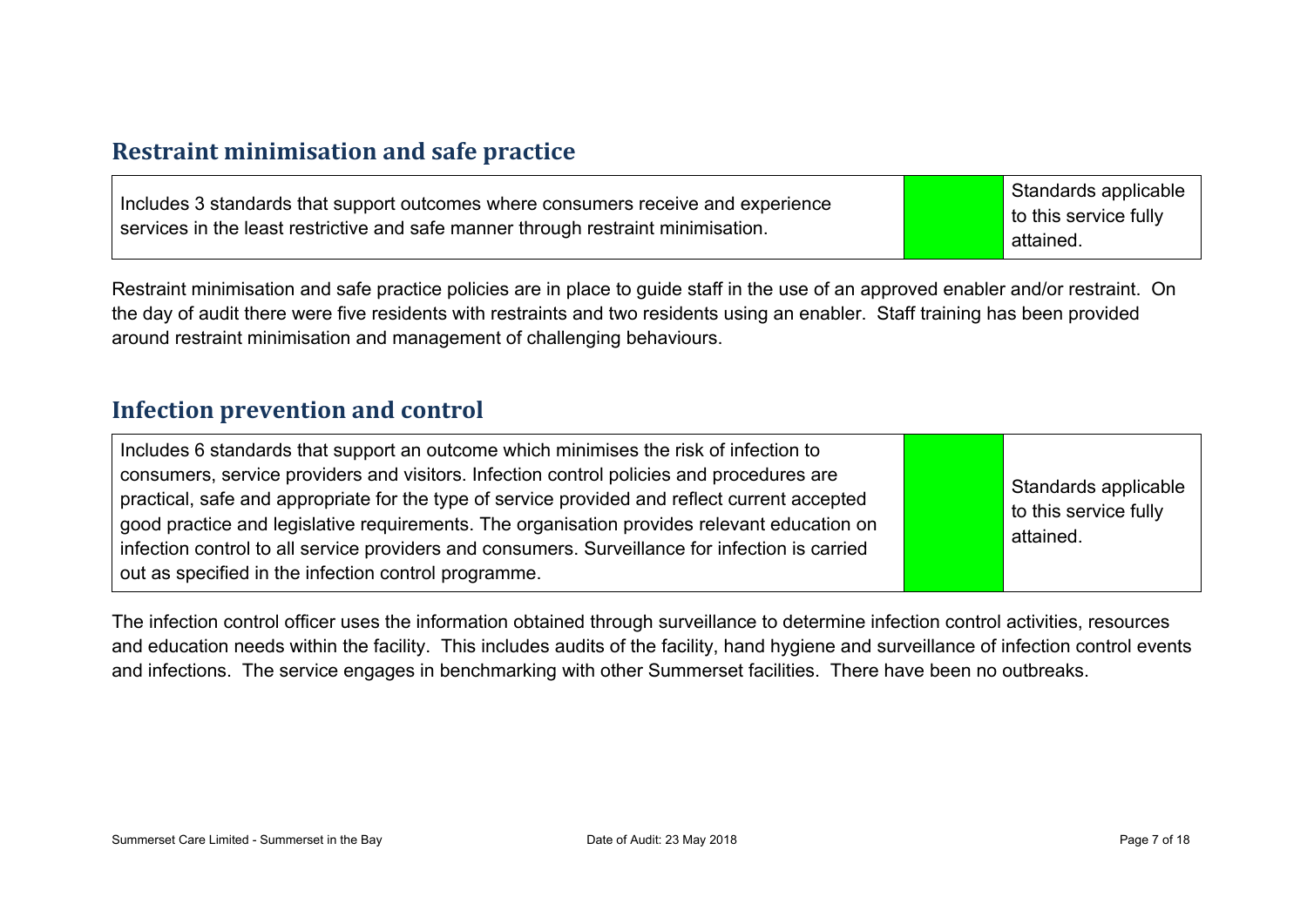### **Summary of attainment**

The following table summarises the number of standards and criteria audited and the ratings they were awarded.

| <b>Attainment</b><br>Rating | Continuous<br>Improvement<br>(Cl) | <b>Fully Attained</b><br>(FA) | <b>Partially</b><br><b>Attained</b><br><b>Negligible Risk</b><br>(PA Negligible) | <b>Partially</b><br><b>Attained Low</b><br><b>Risk</b><br>(PA Low) | <b>Partially</b><br><b>Attained</b><br><b>Moderate Risk</b><br>(PA Moderate) | <b>Partially</b><br><b>Attained High</b><br><b>Risk</b><br>(PA High) | <b>Partially</b><br><b>Attained Critical</b><br><b>Risk</b><br>(PA Critical) |
|-----------------------------|-----------------------------------|-------------------------------|----------------------------------------------------------------------------------|--------------------------------------------------------------------|------------------------------------------------------------------------------|----------------------------------------------------------------------|------------------------------------------------------------------------------|
| <b>Standards</b>            |                                   | 14                            |                                                                                  |                                                                    |                                                                              |                                                                      |                                                                              |
| Criteria                    |                                   | 39                            |                                                                                  |                                                                    |                                                                              |                                                                      |                                                                              |

| <b>Attainment</b><br>Rating | Unattained<br><b>Negligible Risk</b><br>(UA Negligible) | <b>Unattained Low</b><br><b>Risk</b><br>(UA Low) | Unattained<br><b>Moderate Risk</b><br>(UA Moderate) | <b>Unattained High</b><br><b>Risk</b><br>(UA High) | Unattained<br><b>Critical Risk</b><br>(UA Critical) |
|-----------------------------|---------------------------------------------------------|--------------------------------------------------|-----------------------------------------------------|----------------------------------------------------|-----------------------------------------------------|
| <b>Standards</b>            |                                                         |                                                  |                                                     |                                                    |                                                     |
| Criteria                    |                                                         |                                                  |                                                     |                                                    |                                                     |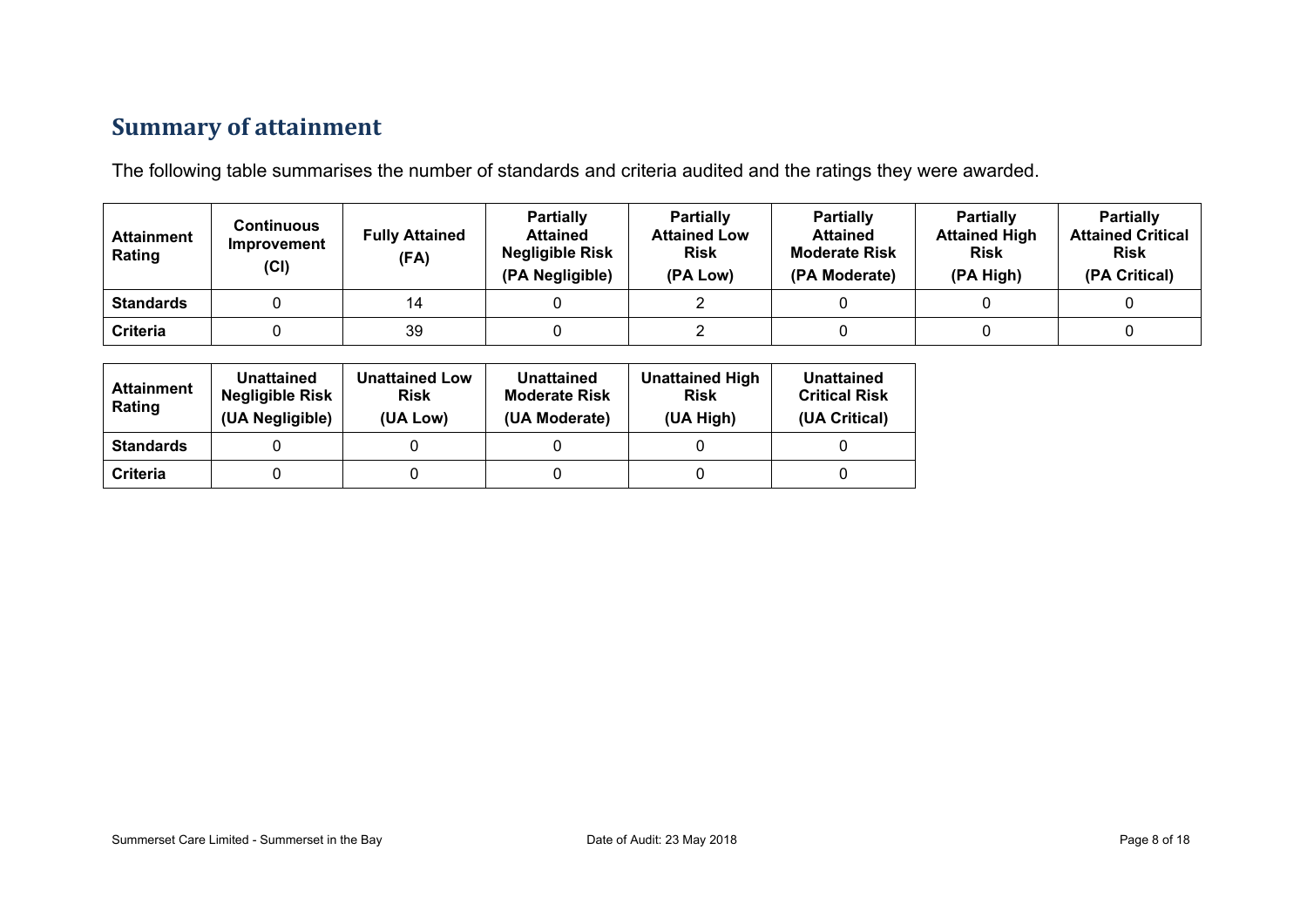# Attainment against the Health and Disability Ser vices Standar ds

The following table contains the results of all the standards assessed by the auditors at this audit. Depending on the services they provide, not all standards are relevant to all providers and not all standards are assessed at every audit.

Please note that Standard 1.3.3: Service Provision Requirements has been removed from this report, as it includes information specific to the healthcare of individual residents. Any corrective actions required relating to this standard, as a result of this audit, are retained and displayed in the next section.

For more information on the standards, please click [here](http://www.health.govt.nz/our-work/regulation-health-and-disability-system/certification-health-care-services/health-and-disability-services-standards).

| For more information on the different types of audits and what they cover please click here. |  |  |  |  |
|----------------------------------------------------------------------------------------------|--|--|--|--|
|----------------------------------------------------------------------------------------------|--|--|--|--|

| Standard with<br>desired outcome                                                                                                                   | Attainment<br>Rating | Audit Evidence                                                                                                                                                                                                                                                                                                                                                                                                                                                                                                                                                                                                                                                                                                                                                                                                                                                                 |
|----------------------------------------------------------------------------------------------------------------------------------------------------|----------------------|--------------------------------------------------------------------------------------------------------------------------------------------------------------------------------------------------------------------------------------------------------------------------------------------------------------------------------------------------------------------------------------------------------------------------------------------------------------------------------------------------------------------------------------------------------------------------------------------------------------------------------------------------------------------------------------------------------------------------------------------------------------------------------------------------------------------------------------------------------------------------------|
| Standard 1.1.13:<br>Complaints<br>Management<br>The right of the<br>consumer to make a<br>complaint is<br>understood,<br>respected, and<br>upheld. | <b>FA</b>            | The organisational complaints policy states that the village manager has overall responsibility for ensuring all<br>complaints (verbal or written) are fully documented and investigated. There is a complaint register that included<br>relevant information regarding the complaint. The number of complaints received each month is reported monthly to<br>staff via the various meetings. There were six complaints received in 2017 (one complaint was made through the<br>Health and Disability Advocacy) and one complaint made in 2018 year-to-date. All of the complaints documentation<br>included follow-up, and resolutions were completed within the required timeframes. A complaints procedure is<br>provided to residents within the information pack at entry. Feedback forms are available for residents/relatives in<br>various places around the facility. |
| Standard 1.1.9:<br>Communication<br>Service providers<br>communicate<br>effectively with<br>consumers and<br>provide an<br>environment             | FA                   | Six residents, including three hospital and three rest home (one in the serviced apartments) interviewed, confirmed<br>they were given an explanation about the services and procedures and that their cultural needs are being met.<br>Accident/incidents, complaints procedures and process around open disclosure alerts staff to their responsibility to<br>notify family/next of kin of any accident/incident. Ten incidents/accident forms reviewed include a section to record<br>family notification. All forms evidenced family were informed or if family did not wish to be informed. One relative<br>(hospital) interviewed confirmed that they are notified of any changes in their family member's health status. An<br>interpreter policy and contact details of interpreters is available. Interpreter services are used where indicated.                      |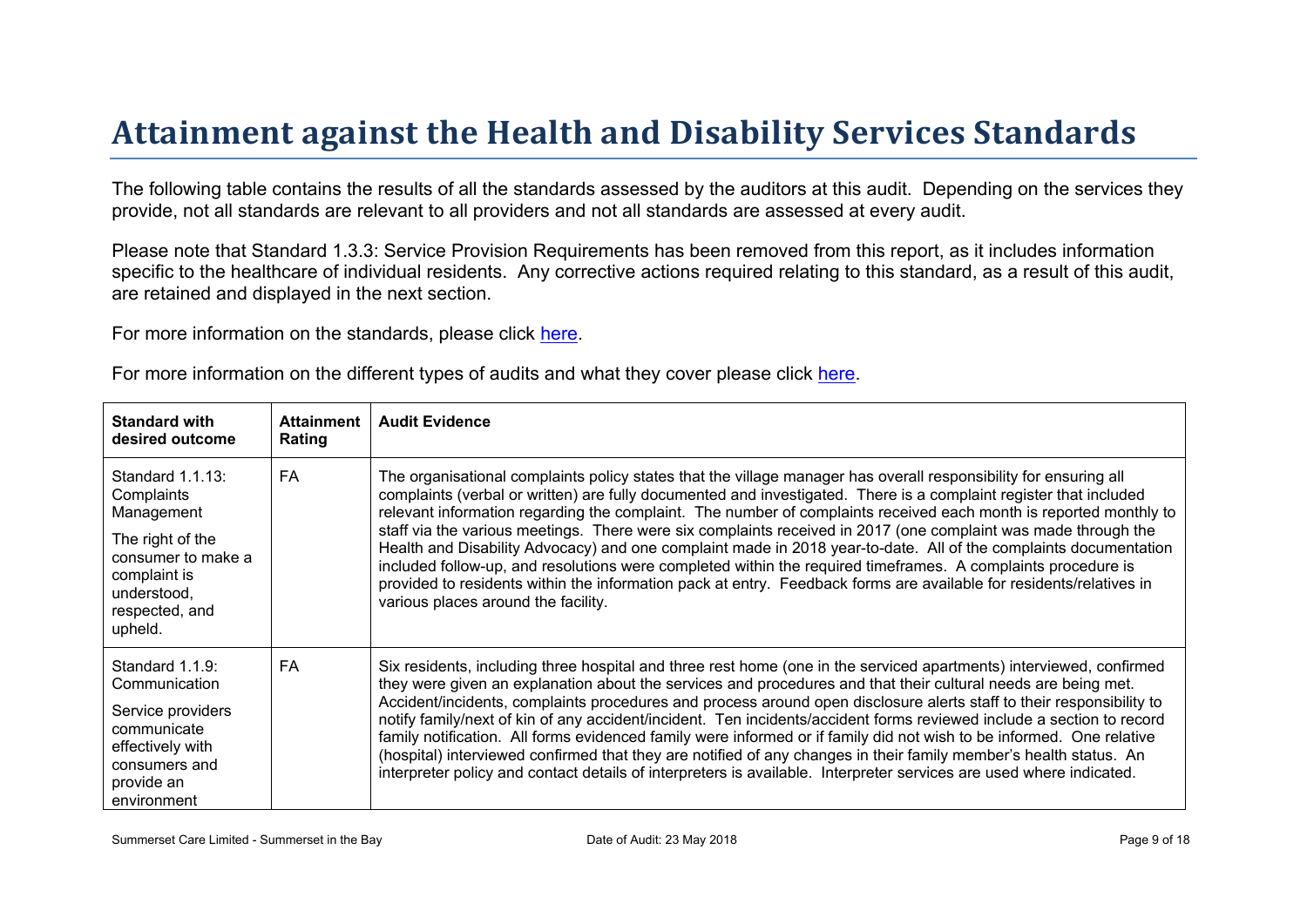| conducive to effective<br>communication.                                                                                                                                        |           |                                                                                                                                                                                                                                                                                                                                                                                                                                                                                                                                                                                                                                                                                                                                                                                                                                                                                                                                                                                    |
|---------------------------------------------------------------------------------------------------------------------------------------------------------------------------------|-----------|------------------------------------------------------------------------------------------------------------------------------------------------------------------------------------------------------------------------------------------------------------------------------------------------------------------------------------------------------------------------------------------------------------------------------------------------------------------------------------------------------------------------------------------------------------------------------------------------------------------------------------------------------------------------------------------------------------------------------------------------------------------------------------------------------------------------------------------------------------------------------------------------------------------------------------------------------------------------------------|
| Standard 1.2.1:<br>Governance<br>The governing body<br>of the organisation<br>ensures services are<br>planned, coordinated,<br>and appropriate to<br>the needs of<br>consumers. | <b>FA</b> | The service provides care for up to 58 residents at hospital and rest home level care. There are 48 dual-purpose<br>beds in the care centre on level one and 10 serviced apartments on the ground floor certified to provide rest home<br>level care. On the day of the audit there were 55 residents in total, 17 residents at rest home level including two<br>residents on respite care and 31 hospital level residents including two younger persons on long-term support<br>chronic health condition (LTS-CHC) contracts and one resident on an ACC funded contract. There were seven rest<br>home level residents in the serviced apartments. All other residents were under the aged residential related care<br>(ARRC) contract.<br>This audit also included verifying one new resident room as suitable for emergency respite for village residents as<br>required (the renovated room was previously a salon). The service has documented processes around how this will |
|                                                                                                                                                                                 |           | be managed. This will increase overall bed numbers to 59 beds.<br>The Summerset Group Limited Board of Directors have overall financial and governance responsibility and there is<br>a company strategic business plan in place. Summerset in the Bay has a site-specific business plan and goals that<br>is developed in consultation with the village manager, care centre manager and regional operations manager. The<br>2018 business plan was in place. There is a full evaluation at the end of the year. The 2017 evaluation was<br>sighted.                                                                                                                                                                                                                                                                                                                                                                                                                              |
|                                                                                                                                                                                 |           | The village manager has been in the role at Summerset since May 2015 and has been with Summerset for six<br>years. The village manager is supported by a care centre manager and a clinical nurse leader. The care centre<br>manager has been in the position since January 2017 and has considerable clinical management background in the<br>aged care industry. The clinical nurse leader has been in the role since February 2018. There is a regional<br>operations manager and regional quality manager (present on the day of the audit) who are available to support the<br>facility and staff.                                                                                                                                                                                                                                                                                                                                                                            |
|                                                                                                                                                                                 |           | The village manager and care centre manager have attended at least eight hours of leadership professional<br>development relevant to the role.                                                                                                                                                                                                                                                                                                                                                                                                                                                                                                                                                                                                                                                                                                                                                                                                                                     |
| Standard 1.2.3:<br><b>Quality And Risk</b><br>Management<br>Systems<br>The organisation has<br>an established,<br>documented, and                                               | <b>FA</b> | There is a documented Summerset organisation's quality and risk management system. The content of the policies<br>and procedures is detailed to allow effective implementation by staff. The service's policies are reviewed at an<br>organisational level. The quality and risk management system is designed to monitor contractual and standards<br>compliance. The Summerset group has a 'clinical audit, training and compliance' calendar. The calendar<br>schedules the training and audit requirements for the month and the village manager completes a 'best practice'<br>sheet confirming completion of these requirements. The best practice sheet reports (but not limited to): meetings<br>held, induction/orientation, audits, competencies and projects. This is forwarded to head office as part of the                                                                                                                                                           |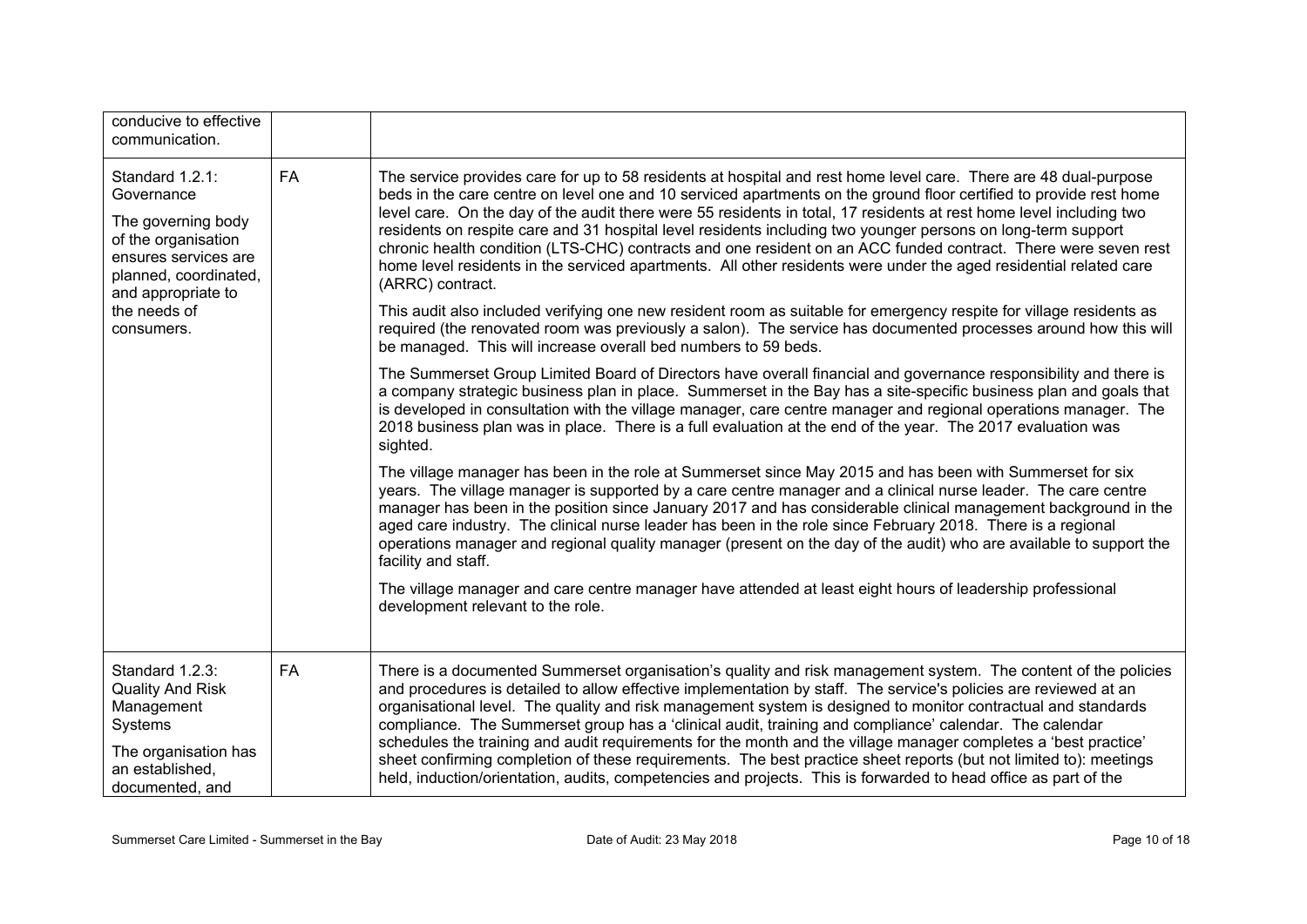| maintained quality<br>and risk management<br>system that reflects<br>continuous quality<br>improvement<br>principles.                                                                                                                                                                    |           | ongoing monitoring programme.                                                                                                                                                                                                                                                                                                                                                                                                                                                                                                                                                                                                                                                                                                                                                                                                                                                                                                                                                                                                                  |  |  |
|------------------------------------------------------------------------------------------------------------------------------------------------------------------------------------------------------------------------------------------------------------------------------------------|-----------|------------------------------------------------------------------------------------------------------------------------------------------------------------------------------------------------------------------------------------------------------------------------------------------------------------------------------------------------------------------------------------------------------------------------------------------------------------------------------------------------------------------------------------------------------------------------------------------------------------------------------------------------------------------------------------------------------------------------------------------------------------------------------------------------------------------------------------------------------------------------------------------------------------------------------------------------------------------------------------------------------------------------------------------------|--|--|
|                                                                                                                                                                                                                                                                                          |           | The service is implementing an internal audit programme for 2018 that includes aspects of clinical care. Issues<br>arising from internal audits are developed into corrective action plans. Monthly and annual analysis of results is<br>completed and provided across the organisation. There are monthly accident/incident benchmarking reports<br>completed by the care centre manager that break down the data collected across the rest home, hospital and staff<br>incidents/accidents. Infection control is also included as part of benchmarking across the organisation. Annual<br>resident/relative satisfaction surveys are completed with results communicated to residents and staff. The overall<br>service result for the resident/relative satisfaction survey completed in September 2017 was at 96%. Corrective<br>actions have been established and completed in areas where improvements were identified, (i.e., around personal<br>care, meals and activities).                                                           |  |  |
|                                                                                                                                                                                                                                                                                          |           | Summerset's clinical quality manager analyses data collected via the monthly reports and corrective actions are<br>required based on benchmarking outcomes. Summerset has a data tool "Sway- the Summerset Way". Sway is<br>integrated and accommodates the data entered. There is a health and safety and risk management programme in<br>place including policies to guide practice. The village manager is the health and safety leader (interviewed) and has<br>completed the specific health and safety training requirements. Health and safety internal audits are completed.<br>There is a meeting schedule including monthly quality improvement and staff meetings that includes discussion<br>about clinical indicators (e.g., incident trends, infection rates and health and safety). Registered nurse/clinical<br>meetings are held monthly. Falls prevention strategies are in place that includes the analysis of falls incidents and<br>the identification of interventions on a case-by-case basis to minimise future falls. |  |  |
| Standard 1.2.4:<br><b>Adverse Event</b><br>Reporting<br>All adverse,<br>unplanned, or<br>untoward events are<br>systematically<br>recorded by the<br>service and reported<br>to affected<br>consumers and<br>where appropriate<br>their family/whānau<br>of choice in an open<br>manner. | <b>FA</b> | Incident and accident data has been collected and analysed. Ten resident related incident reports for April 2018<br>were reviewed. All reports and corresponding resident files reviewed evidence that appropriate clinical care has<br>been provided following an incident. The incident reporting policy includes definitions and outlines responsibilities<br>including immediate action, reporting, monitoring and corrective action to minimise and debriefing. Data is linked to<br>the organisation's benchmarking programme and used for comparative purposes. Discussions with the<br>management team confirmed that there is an awareness of the requirement to notify relevant authorities in relation<br>to essential notifications. There have been three section 31 notifications completed since the last audit for three<br>unstageable pressure injuries, one in August 2017 and two in May 2018.                                                                                                                             |  |  |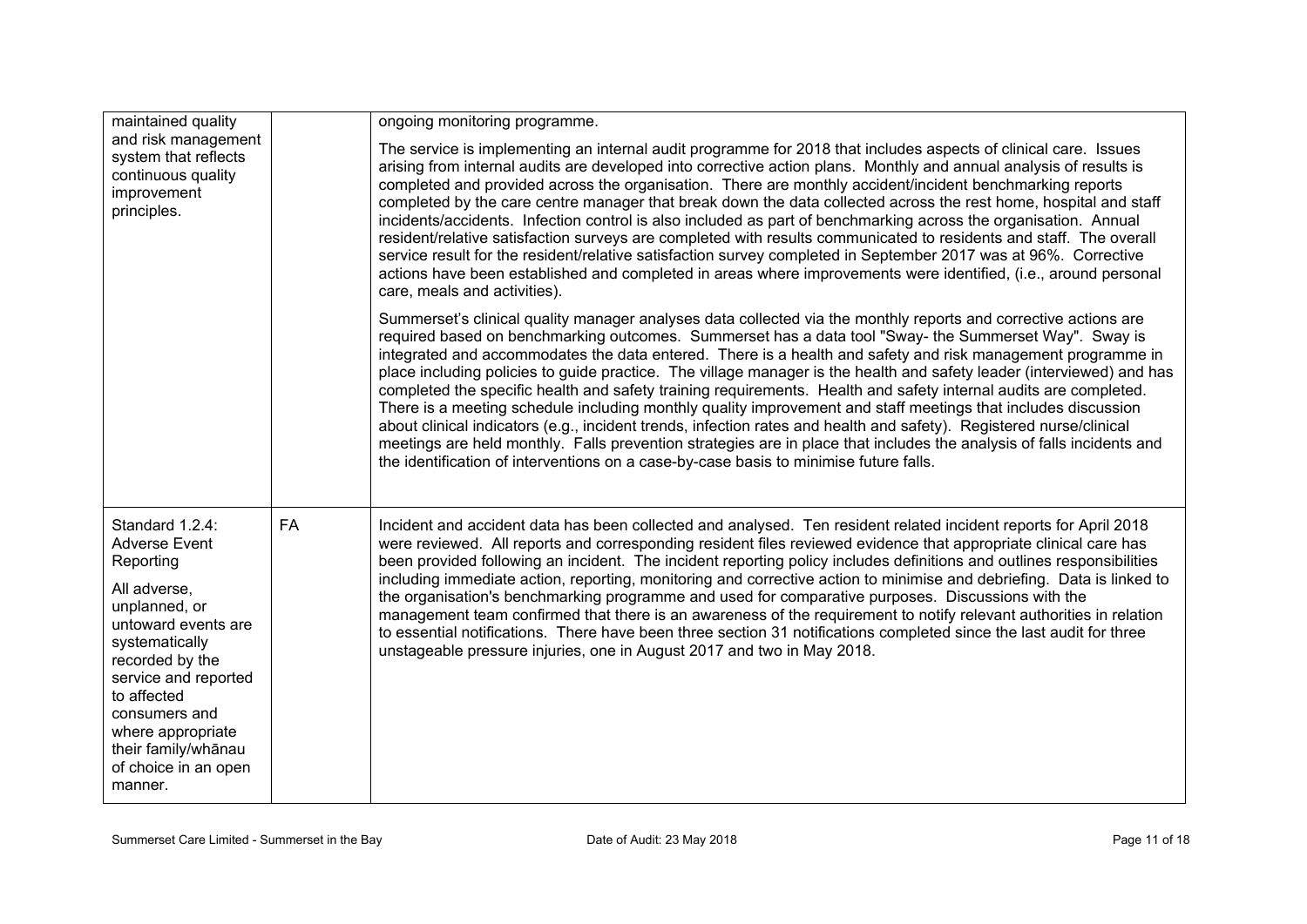| Standard 1.2.7:<br>Human Resource<br>Management<br>Human resource<br>management<br>processes are<br>conducted in<br>accordance with<br>good employment<br>practice and meet the<br>requirements of<br>legislation. | PA Low | There are human resources policies to support recruitment practices. Five staff files reviewed, including one care<br>centre manager, clinical nurse leader, one registered nurse (RN) and two caregivers evidenced employment<br>contracts and completed orientation. However, performance appraisals have not always been completed annually.<br>A register of registered nursing staff and other health practitioner practising certificates is maintained. The service<br>has an orientation programme in place that provides new staff with relevant information for safe work practice. The<br>orientation programme includes documented competencies and induction checklists (sighted in files of newly<br>appointed staff). Staff interviewed were able to describe the orientation process and believed new staff were<br>adequately orientated to the service.<br>There is an annual education plan for 2018 that is outlined on the 'clinical audit, training and compliance calendar'.<br>In 2017, the education plan had been completed and further training had been provided to caregivers around<br>assessments and RNs around care planning and assessments. Core competencies are completed, and a record of<br>completion is maintained on staff files. The service has six RNs and three of the RNs are trained in interRAI. Staff<br>interviewed were aware of the requirement to complete competency training. Caregivers complete an aged care<br>programme.                                                                            |
|--------------------------------------------------------------------------------------------------------------------------------------------------------------------------------------------------------------------|--------|-----------------------------------------------------------------------------------------------------------------------------------------------------------------------------------------------------------------------------------------------------------------------------------------------------------------------------------------------------------------------------------------------------------------------------------------------------------------------------------------------------------------------------------------------------------------------------------------------------------------------------------------------------------------------------------------------------------------------------------------------------------------------------------------------------------------------------------------------------------------------------------------------------------------------------------------------------------------------------------------------------------------------------------------------------------------------------------------------------------------------------------------------------------------------------------------------------------------------------------------------------------------------------------------------------------------------------------------------------------------------------------------------------------------------------------------------------------------------------------------------------------------------------------------------------------------|
| Standard 1.2.8:<br>Service Provider<br>Availability<br>Consumers receive<br>timely, appropriate,<br>and safe service from<br>suitably<br>qualified/skilled<br>and/or experienced<br>service providers.             | FA     | Staffing levels and skills mix policy is the documented rationale for determining staffing levels and skill mixes for<br>safe service delivery. There are clear guidelines for increase in staffing depending on acuity of residents. A staff<br>availability list ensures that staff sickness and vacant shifts are covered. Interviews with residents and relatives<br>confirmed that staffing levels are sufficient to meet the needs of residents. The village manager and care centre<br>manager both work 40 hours per week from Monday to Friday and are available on call for any emergency issues or<br>clinical support. The clinical nurse leader works 40 hours per week from Thursday to Monday. The service provides<br>24-hour RN cover.<br>In the care centre there were 17 rest home and 31 hospital residents at the time of the audit. The clinical nurse<br>leader works Mon-Fri. There is also one RN and eight caregivers (four long and four short shifts) on duty in the<br>morning shift, one RN and seven caregivers (three long and four short shifts) on duty in the afternoon shift and one<br>RN, and two caregivers (long shift) on duty in the night shift. There were seven rest home residents in the serviced<br>apartments, there is one caregiver on duty in the morning and afternoon shifts and one caregiver on the night shift<br>to provide cover to the rest home residents in the serviced apartments. Five caregivers interviewed confirmed that<br>there is sufficient staff on duty and that staff are replaced. |
| Standard 1.3.12:<br>Medicine<br>Management                                                                                                                                                                         | PA Low | There are medicine management policies and procedures that align with recognised standards and guidelines for<br>safe medicine management practice in accordance with the Medicines Care Guide for Residential Aged Care 2011.<br>The RNs are responsible for the administration of medications within the care centre and serviced apartments. Staff<br>complete annual medication competencies and education. All medications are stored safely in the one main                                                                                                                                                                                                                                                                                                                                                                                                                                                                                                                                                                                                                                                                                                                                                                                                                                                                                                                                                                                                                                                                                               |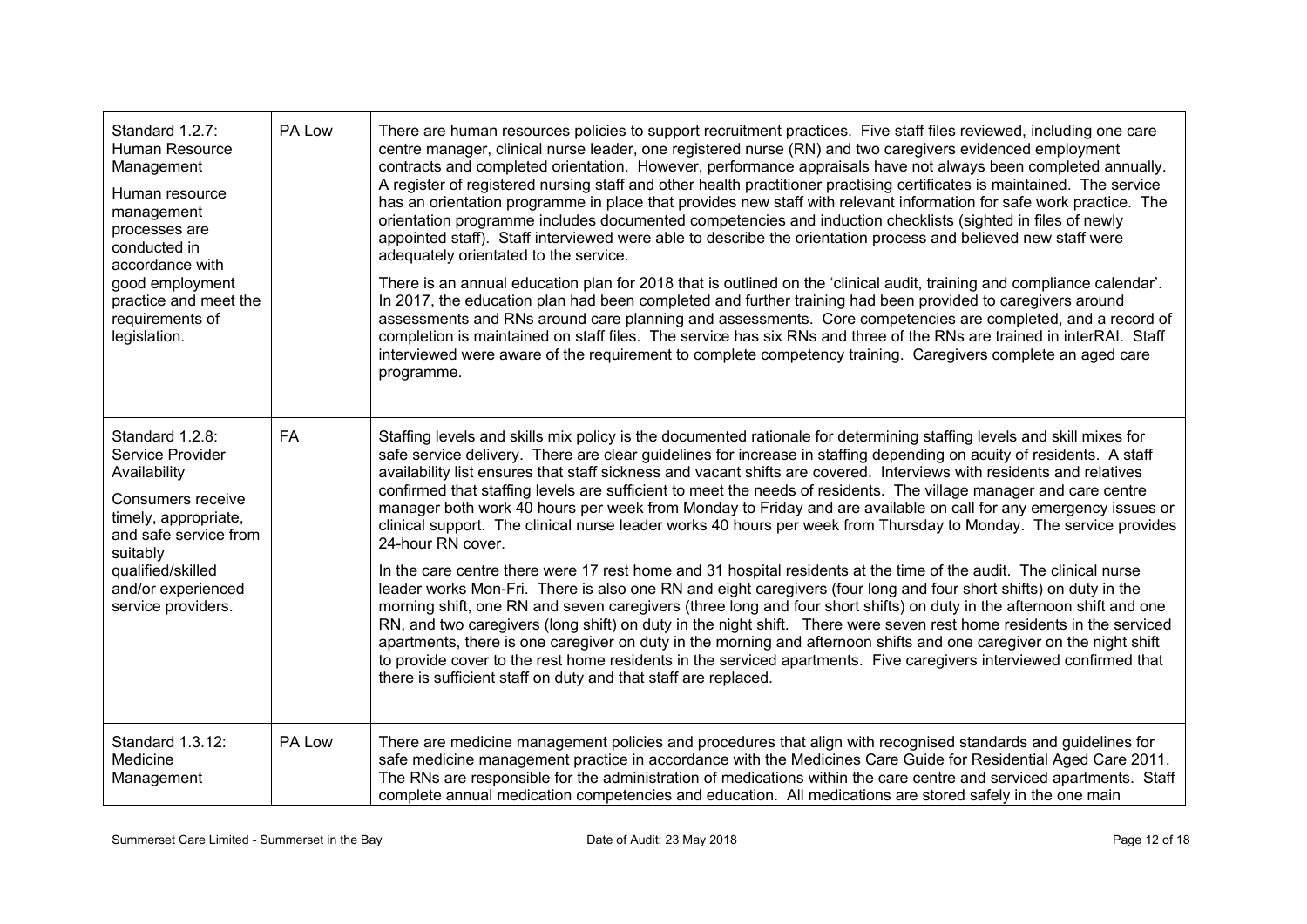| Consumers receive<br>medicines in a safe<br>and timely manner<br>that complies with<br>current legislative<br>requirements and<br>safe practice<br>guidelines.                                                      |           | medication room. Robotic rolls are checked on delivery and signed-in on the electronic medication system. There<br>were no self-medicating residents. The medication fridge is monitored at least weekly.<br>Twelve resident medication charts and corresponding medication administration sheets were reviewed. The<br>medication charts had photograph identification and allergy status recorded. Staff recorded the time and date of 'as<br>required' medications and the effectiveness on the electronic medication system. All as required medications had<br>an indication for use. Not all medication charts had been reviewed by the GP three monthly.                                                                                                                                                                                                                                                                                                                                                                                                                                                                                                                                                                                                                                                                                                                                                                                                                                                                                                                    |
|---------------------------------------------------------------------------------------------------------------------------------------------------------------------------------------------------------------------|-----------|------------------------------------------------------------------------------------------------------------------------------------------------------------------------------------------------------------------------------------------------------------------------------------------------------------------------------------------------------------------------------------------------------------------------------------------------------------------------------------------------------------------------------------------------------------------------------------------------------------------------------------------------------------------------------------------------------------------------------------------------------------------------------------------------------------------------------------------------------------------------------------------------------------------------------------------------------------------------------------------------------------------------------------------------------------------------------------------------------------------------------------------------------------------------------------------------------------------------------------------------------------------------------------------------------------------------------------------------------------------------------------------------------------------------------------------------------------------------------------------------------------------------------------------------------------------------------------|
| Standard 1.3.13:<br>Nutrition, Safe Food,<br>And Fluid<br>Management<br>A consumer's<br>individual food, fluids<br>and nutritional needs<br>are met where this<br>service is a<br>component of service<br>delivery. | <b>FA</b> | The service has a contracted company since March 2018, for the provision of all meals on-site. There is an eight-<br>week rotating menu that has been reviewed by the dietitian May 2018. The food control plan is in the process of<br>being submitted. The meals are delivered to the care centre dining room in scan boxes (hot and cold) and served<br>from a bain marie by the chef and kitchenhand. Resident likes/dislikes and preferences are known and<br>accommodated with alternative meal options. Texture modified meals, protein drinks and diabetic desserts are<br>provided.<br>The chef receives a dietary profile for each resident. The qualified chef (interviewed), is notified of any changes to<br>resident's dietary requirements/resident preferences. The fridge, freezer and serving temperatures are taken and<br>recorded. All foods are stored correctly, and date labelled. Cleaning schedules are maintained. Staff were<br>observed wearing correct personal protective clothing. Food services staff have completed food safety and hygiene<br>training. Residents have the opportunity to feedback on meals through direct feedback, resident meetings and<br>surveys. Residents interviewed overall were happy with the food service.                                                                                                                                                                                                                                                                                                          |
| Standard 1.3.6:<br>Service<br>Delivery/Interventions<br>Consumers receive<br>adequate and<br>appropriate services<br>in order to meet their<br>assessed needs and<br>desired outcomes.                              | <b>FA</b> | When a resident's condition changes, the RN initiates a review and if required a GP or nurse specialist consultation.<br>The relative interviewed, stated that their family member's needs are met, and they are kept informed of any health<br>changes. There was documented evidence in the resident files of family notification of any changes to health<br>including infections, accidents/incidents, and medication changes. Residents interviewed, stated their needs are<br>being met.<br>On the day of audit there were four residents (three hospital and one rest home respite) with pressure injuries (two<br>stage two heels, one stage one and one respite resident with two unstageable pressure injuries of the heels on<br>admission). Adequate dressing supplies were sighted. Initial wound assessments with ongoing wound evaluations<br>and treatment plans were in place for residents with wounds. Photographs and evaluations demonstrate progress<br>towards healing. Chronic wounds are linked to the long-term care plans. There is wound nurse specialist advice<br>and support available at the DHB. Continence products are available and resident files include a urinary continence<br>assessment, bowel management, and continence products identified for day use, night use, and other management.<br>Specialist continence advice is available as needed. There are a number of monitoring forms and charts available<br>for use including (but not limited to) pain monitoring, blood sugar levels, weight, wound evaluations, food and fluid |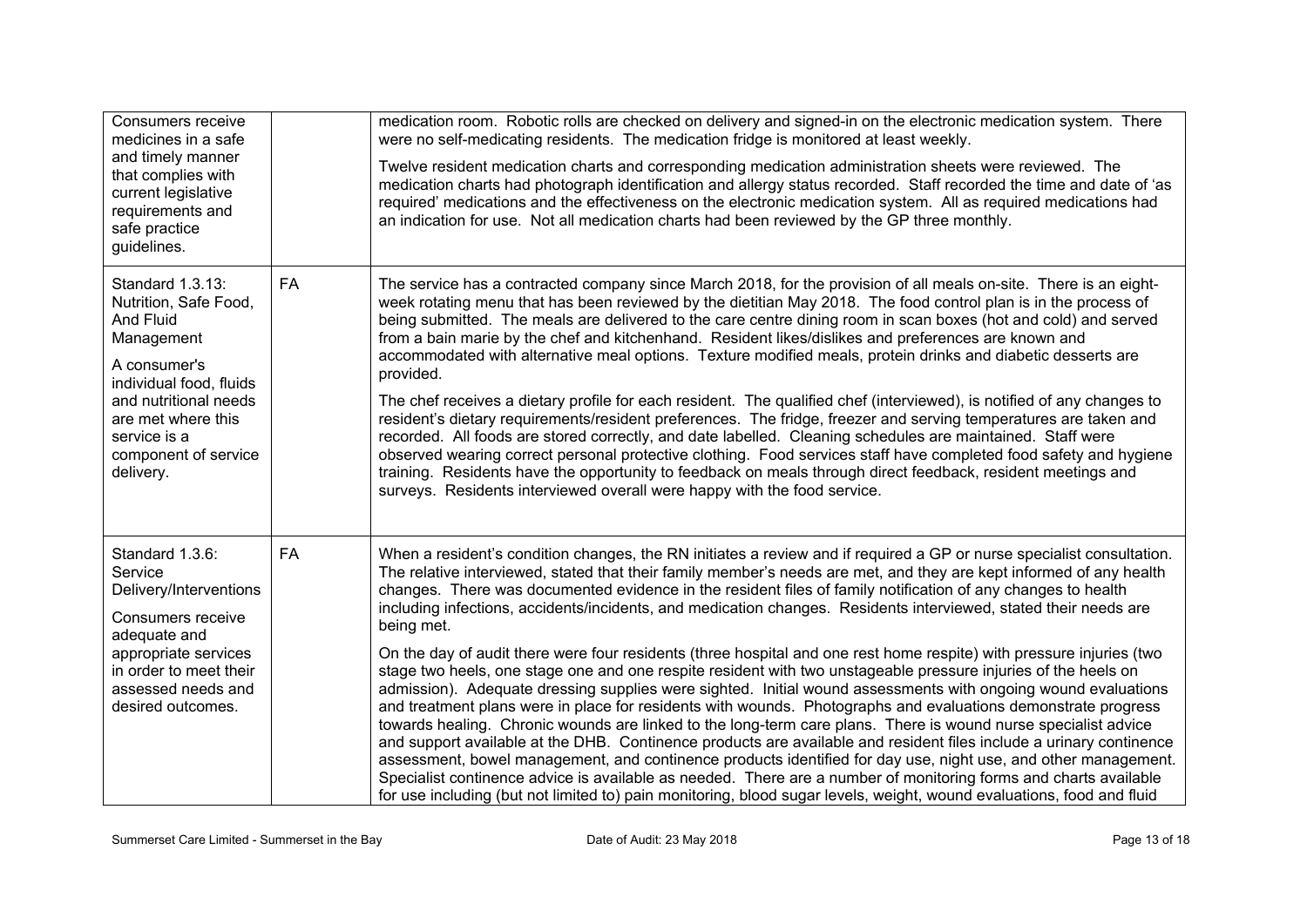|                                                                                                                                                                                                                                                  |           | intake. Short-term care plans describe interventions required to support resident needs for changes to health<br>status.                                                                                                                                                                                                                                                                                                                                                                                                                                                                                                                                                                                                                                                                                                                                                                                        |
|--------------------------------------------------------------------------------------------------------------------------------------------------------------------------------------------------------------------------------------------------|-----------|-----------------------------------------------------------------------------------------------------------------------------------------------------------------------------------------------------------------------------------------------------------------------------------------------------------------------------------------------------------------------------------------------------------------------------------------------------------------------------------------------------------------------------------------------------------------------------------------------------------------------------------------------------------------------------------------------------------------------------------------------------------------------------------------------------------------------------------------------------------------------------------------------------------------|
| Standard 1.3.7:<br><b>Planned Activities</b><br>Where specified as<br>part of the service<br>delivery plan for a<br>consumer, activity<br>requirements are<br>appropriate to their<br>needs, age, culture,<br>and the setting of the<br>service. | <b>FA</b> | The service employs a diversional therapist (DT) and activities coordinator to coordinate and implement the Monday<br>to Saturday activity programme. On two days of the week when there are two activity persons on, there is a choice<br>of activities to attend and outings into the community occur at least weekly. The programme is varied, and provides<br>many group and individual activities to meet the hospital and rest home resident's recreational preferences and<br>interests. One-on-one contact is made daily with residents who are unable to or choose not to participate in group<br>activities. Activities include (but are not limited to); exercises and walks, word games and quizzes, news reading,<br>board games, active games, baking, happy hour, art and crafts.<br>There are a number of clubs including knit and stitch, men's club, garden club and walking group. Community |
|                                                                                                                                                                                                                                                  |           | visitors/groups include church groups, pre-school children, pet therapy, entertainers and guest speakers. Rest<br>home residents in the serviced apartments can attend either the serviced apartment activities or care centre<br>programme. The younger person's individual recreational needs are met with attending community groups of<br>interest and involvement in meaningful activities within the care centre. Festive occasions and events are<br>celebrated. Two monthly resident meetings and annual surveys provide an opportunity for residents to feedback on<br>the programme. The DT is involved in the multidisciplinary review, which includes the review of the activity plan.<br>Residents interviewed spoke positively about the activity programme.                                                                                                                                      |
| Standard 1.3.8:<br>Evaluation<br>Consumers' service<br>delivery plans are<br>evaluated in a<br>comprehensive and<br>timely manner.                                                                                                               | <b>FA</b> | There is evidence of resident and family involvement in the development and review of long-term resident care<br>plans. All initial care plans of the permanent residents were evaluated by the registered nurses within three weeks<br>of admission. Written evaluations for long-term residents were completed six monthly or earlier for resident health<br>changes against the resident goals (including spiritual and cultural), indicating if goals had been met or unmet.<br>There is evidence of multidisciplinary (MDT) team involvement in the reviews including input from the GP, care staff,<br>DT and any allied health professionals involved in the resident's care. Families are invited to attend the MDT review<br>and asked for input if they are unable to attend. Short-term care plans sighted have been evaluated by the RN.<br>The GP completes three monthly reviews.                 |
| Standard 1.4.2:<br><b>Facility Specifications</b><br>Consumers are<br>provided with an<br>appropriate,                                                                                                                                           | <b>FA</b> | The building has a current warrant of fitness. One room was assessed as suitable for respite care including<br>emergency respite for village residents as required (this was originally a hairdressing office). A further renovated<br>room (previous office) was not verified as suitable. The new resident room had an external window with adequate<br>natural light. Communal toilet/shower facilities were located near and a call bell connected to the main call bell<br>system. This was tested and working on the day of audit.                                                                                                                                                                                                                                                                                                                                                                        |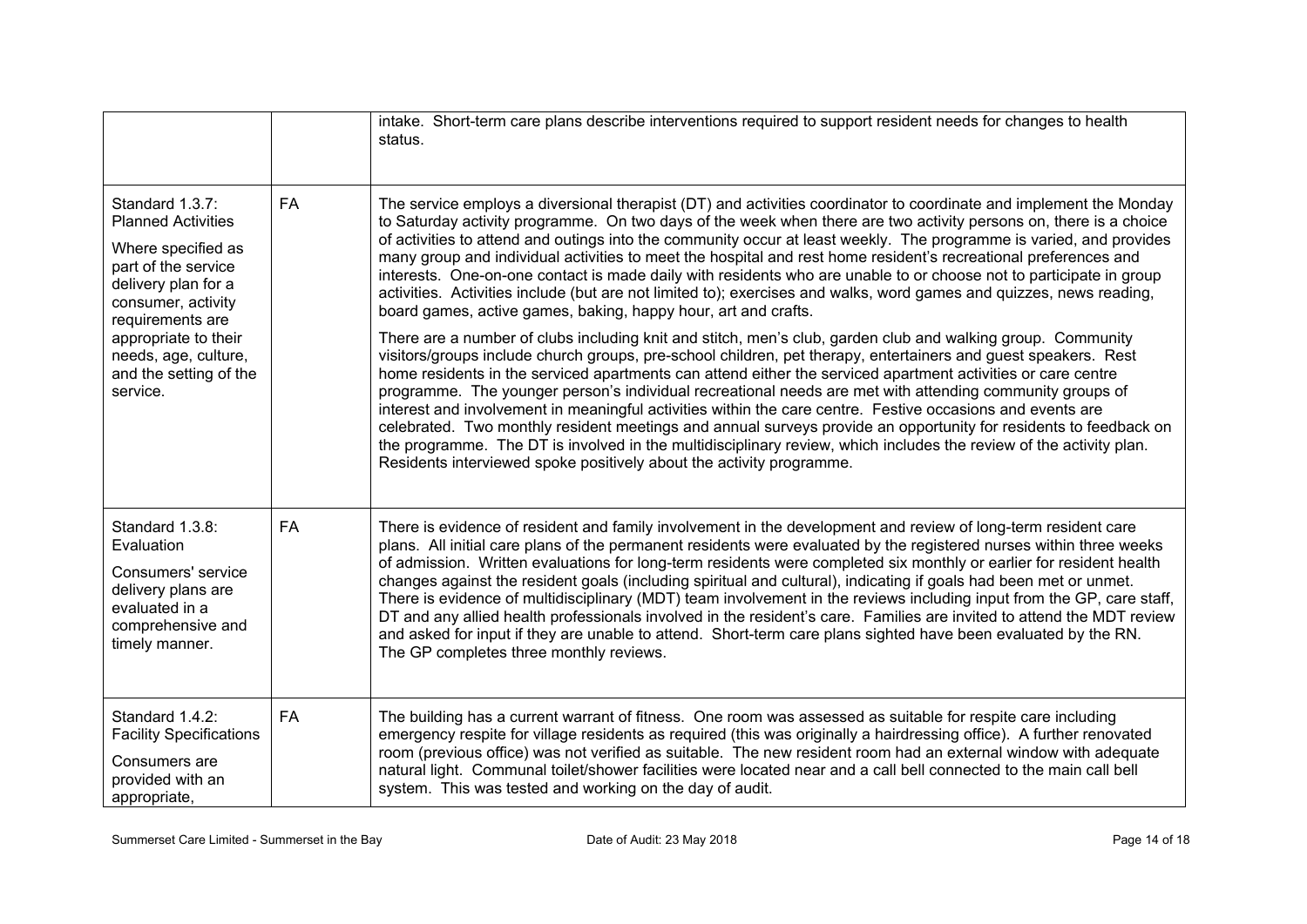| accessible physical<br>environment and<br>facilities that are fit<br>for their purpose.                                                                                                                                       |           |                                                                                                                                                                                                                                                                                                                                                                                                                                                                                                                                                                                                                                                                                                                                                                                                                                                                                                                                                                                                     |
|-------------------------------------------------------------------------------------------------------------------------------------------------------------------------------------------------------------------------------|-----------|-----------------------------------------------------------------------------------------------------------------------------------------------------------------------------------------------------------------------------------------------------------------------------------------------------------------------------------------------------------------------------------------------------------------------------------------------------------------------------------------------------------------------------------------------------------------------------------------------------------------------------------------------------------------------------------------------------------------------------------------------------------------------------------------------------------------------------------------------------------------------------------------------------------------------------------------------------------------------------------------------------|
| Standard 3.5:<br>Surveillance<br>Surveillance for<br>infection is carried<br>out in accordance<br>with agreed<br>objectives, priorities,<br>and methods that<br>have been specified<br>in the infection<br>control programme. | <b>FA</b> | The infection control policy includes a surveillance policy including a surveillance procedure, process for detection of<br>infection, infections under surveillance, outbreaks and quality and risk management. Infection events are collected<br>monthly and entered onto the Sway electronic system. The infection control officer provides infection control data,<br>trends and relevant information to the infection control committee who meet three monthly. Meeting minutes are<br>displayed for staff. The monthly infection events, trends and analysis are reviewed by management, and data is<br>forwarded to head office for benchmarking. Areas for improvement are identified and corrective actions are<br>developed and followed up. Infection control audits are completed, and corrective actions are signed off (sighted).<br>Surveillance results are used to identify infection control activities and education needs within the facility. There<br>have been no outbreaks. |
| Standard $2.1.1$ :<br>Restraint<br>minimisation<br>Services demonstrate<br>that the use of<br>restraint is actively<br>minimised.                                                                                             | <b>FA</b> | The restraint policy includes the definitions of restraint and enablers, which is congruent with the definitions in NZS<br>8134.0. Interviews with the caregiver and nursing staff confirmed their understanding of restraints and enablers.<br>The service currently has five residents assessed as requiring the use of restraint (bed rails) and two requiring<br>enablers (bed rails). Residents voluntarily request and consent to enabler use. The two resident files using<br>enablers were reviewed and included an assessment and consent for use of an enabler. Staff training has been<br>provided around restraint minimisation and management of challenging behaviours.                                                                                                                                                                                                                                                                                                               |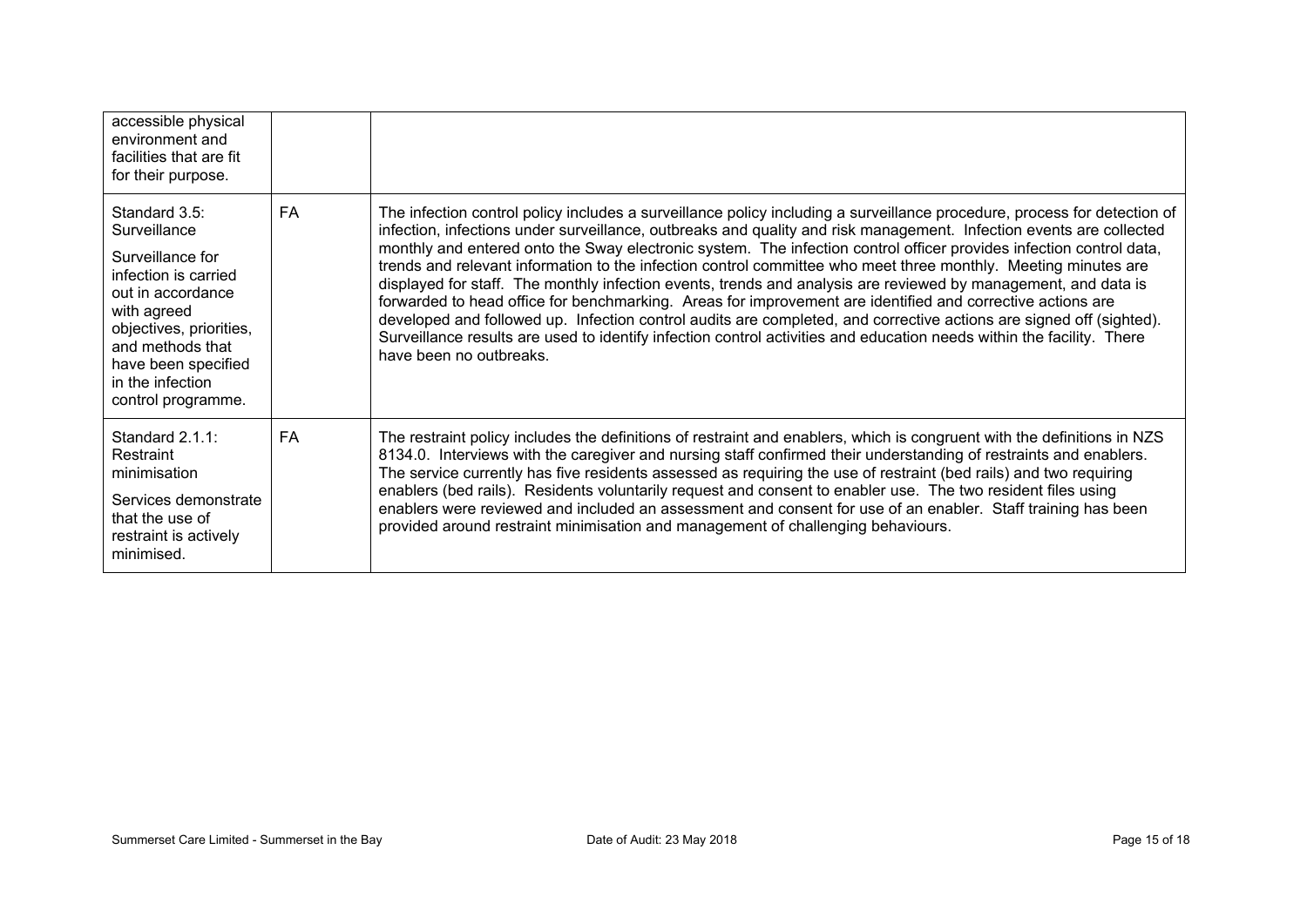### **Specific results for criterion where corrective actions are required**

Where a standard is rated partially attained (PA) or unattained (UA) specific corrective actions are recorded under the relevant criteria for the standard. The following table contains the criterion where corrective actions have been recorded.

Criterion can be linked to the relevant standard by looking at the code. For example, a Criterion 1.1.1.1: Service providers demonstrate knowledge and understanding of consumer rights and obligations, and incorporate them as part of their everyday practice relates to Standard 1.1.1: Consumer Rights During Service Delivery in Outcome 1.1: Consumer Rights.

If there is a message "no data to display" instead of a table, then no corrective actions were required as a result of this audit.

| <b>Criterion with desired outcome</b>                                                                                                | <b>Attainment</b><br>Rating | <b>Audit Evidence</b>                                                                                                                                                                                                                                                                                                                    | <b>Audit Finding</b>                                                                                                          | Corrective<br>action<br>required<br>and<br>timeframe<br>for<br>completion<br>(days)       |
|--------------------------------------------------------------------------------------------------------------------------------------|-----------------------------|------------------------------------------------------------------------------------------------------------------------------------------------------------------------------------------------------------------------------------------------------------------------------------------------------------------------------------------|-------------------------------------------------------------------------------------------------------------------------------|-------------------------------------------------------------------------------------------|
| Criterion 1.2.7.3<br>The appointment of appropriate service<br>providers to safely meet the needs of<br>consumers.                   | PA Low                      | There are human resources policies to support<br>recruitment practices. Five staff files reviewed,<br>including one care centre manager, clinical nurse<br>leader, one RN and two caregivers, evidenced<br>employment contracts and completed orientation.<br>However, performance appraisals had not always<br>been completed annually. | Five staff files were<br>reviewed, two of the<br>five files did not have<br>an up-to-date annual<br>performance<br>appraisal. | Ensure that<br>all staff<br>complete an<br>annual<br>performance<br>appraisal.<br>90 days |
| Criterion 1.3.12.1<br>A medicines management system is<br>implemented to manage the safe and<br>appropriate prescribing, dispensing, | PA Low                      | The service uses an electronic medication system.<br>Twelve medication charts were reviewed.<br>Prescribing met the legislative requirements. Ten of<br>twelve medications charts had been reviewed by the                                                                                                                               | Two of twelve<br>medication charts for<br>two residents with<br>independent GPs, did<br>not have documented                   | Ensure all<br>medication<br>charts are<br>reviewed<br>three                               |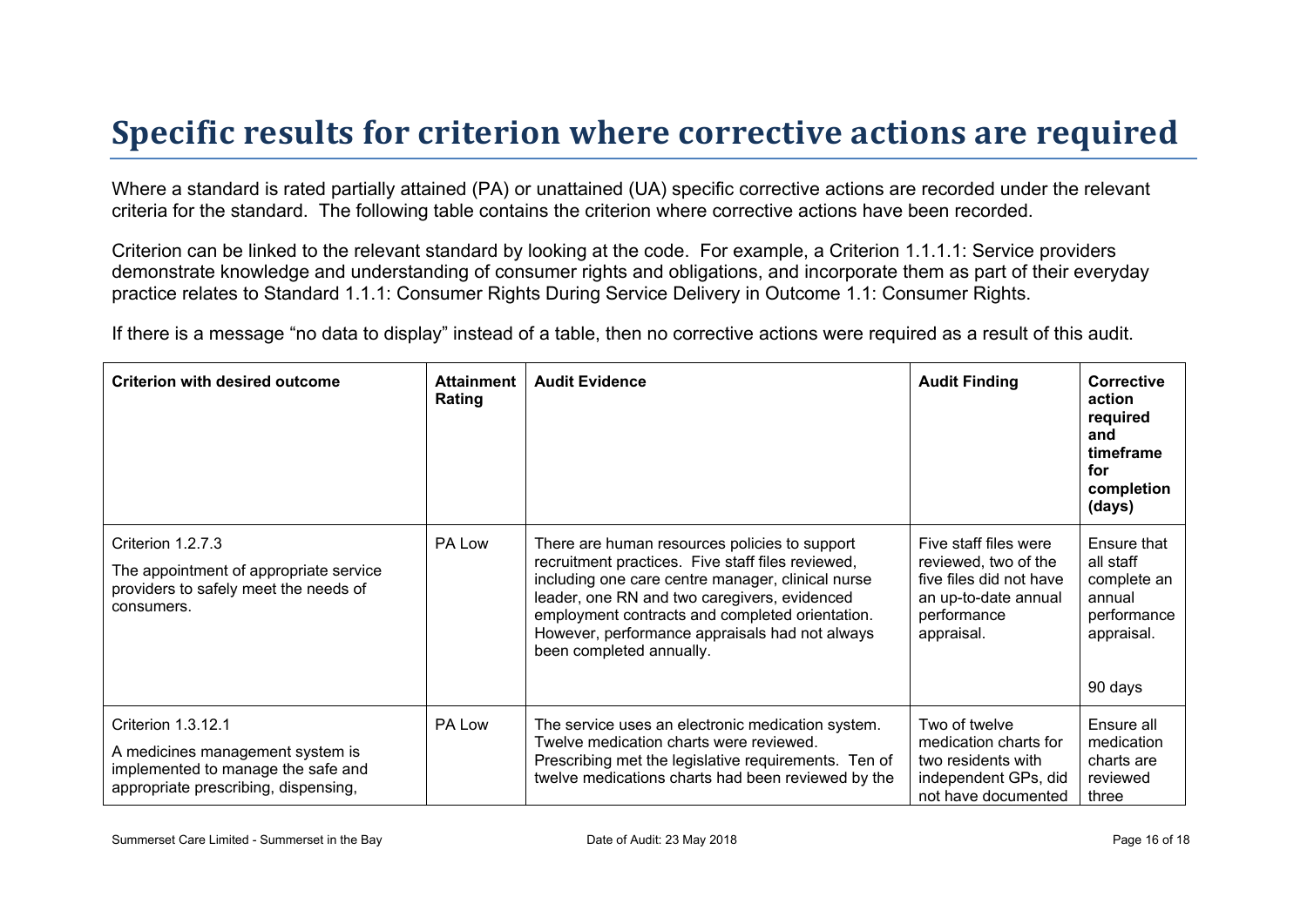| administration, review, storage, disposal,<br>and medicine reconciliation in order to<br>comply with legislation, protocols, and | contracted GP at least three monthly. | evidence of three<br>monthly reviews. | monthly by<br>the GP. |
|----------------------------------------------------------------------------------------------------------------------------------|---------------------------------------|---------------------------------------|-----------------------|
| guidelines.                                                                                                                      |                                       |                                       | 60 days               |